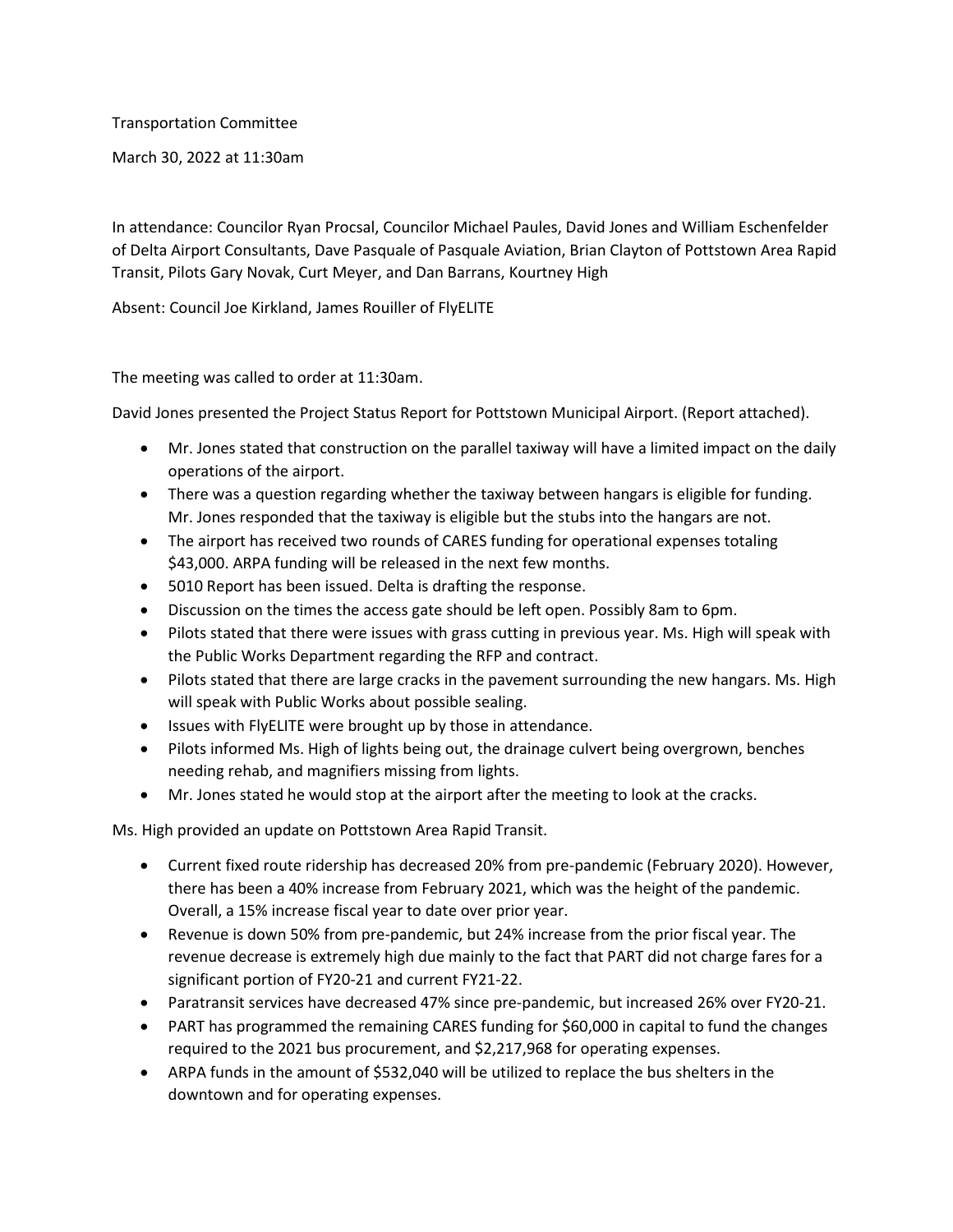- Triennial review was pushed to 2023 due to the pandemic.
- Mr. Clayton stated that the change in the schedule to the Yellow Line has been successful thus far. He also stated that ridership continues to increase.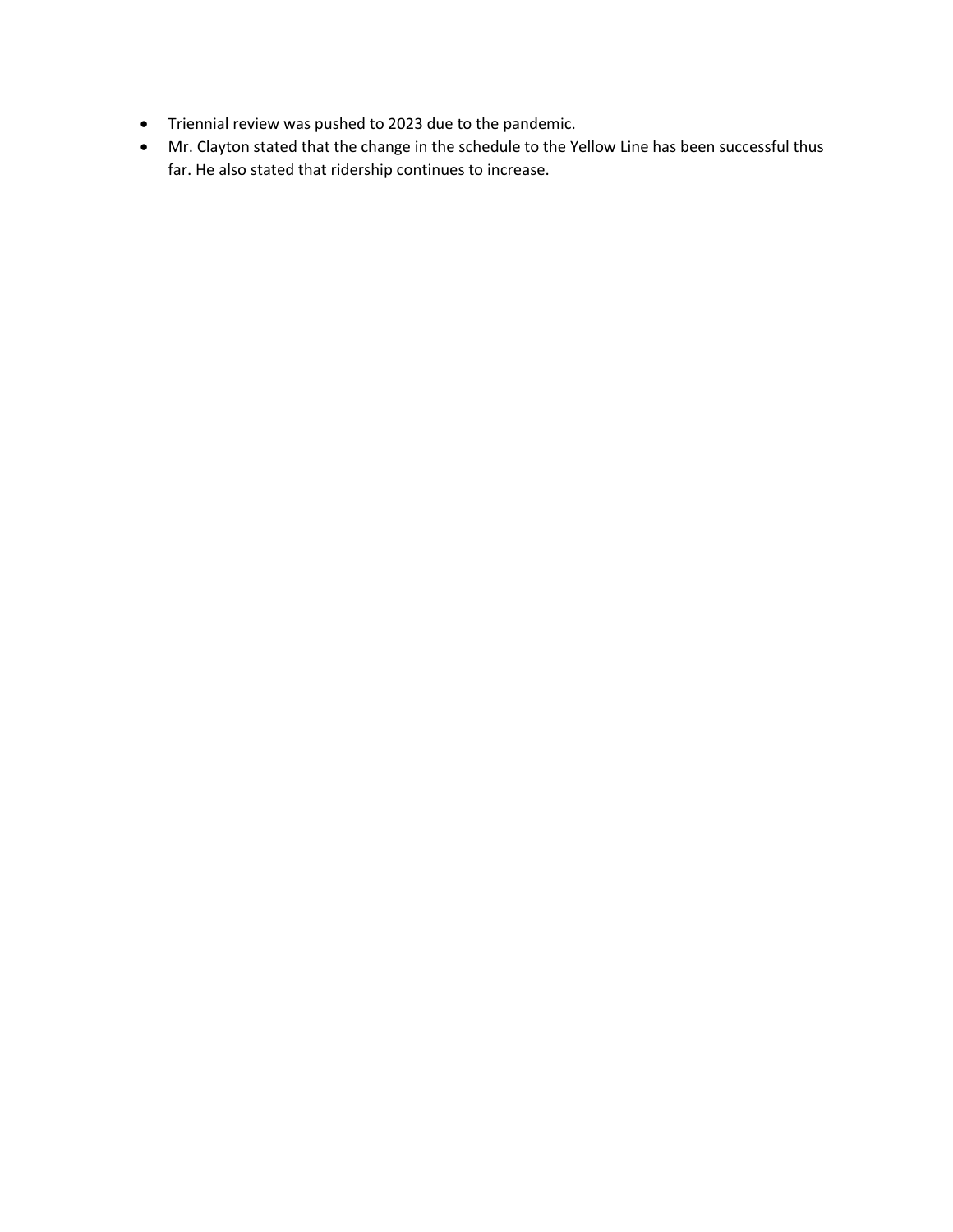

### **POTTSTOWN MUNICIPAL AIRPORT POTTSTOWN, PENNSYLVANIA**

# **BOROUGH OF POTTSTOWN**

## **PROJECTS STATUS REPORT – September 2021 through March 2022**

Transportation Committee:

Joseph Kirkland Ryan Procsal Council Person Michael Paules<br>
Justin Keller<br>
Council Person<br>
Borough Manag

VACANT Council Person, Chair<br>Joseph Kirkland Council Person Borough Manager Kourtney High Grants Administrator Brian Clayton **PART Inc. Representative**<br>
Gary Novak **AOPA ASN Volunteer** AOPA ASN Volunteer

## **Updated March 28, 2022**

Prepared By:

William E. Eschenfelder, P.E., C.M. David W. Jones, P.E., C.M.

## **DELTA AIRPORT CONSULTANTS, INC.**

3544 North Progress Avenue, Suite 200 Harrisburg, Pennsylvania 17110 Office: 717.652.8700 Email: beschenfelder@deltaairport.com Email: djones@deltaairport.com

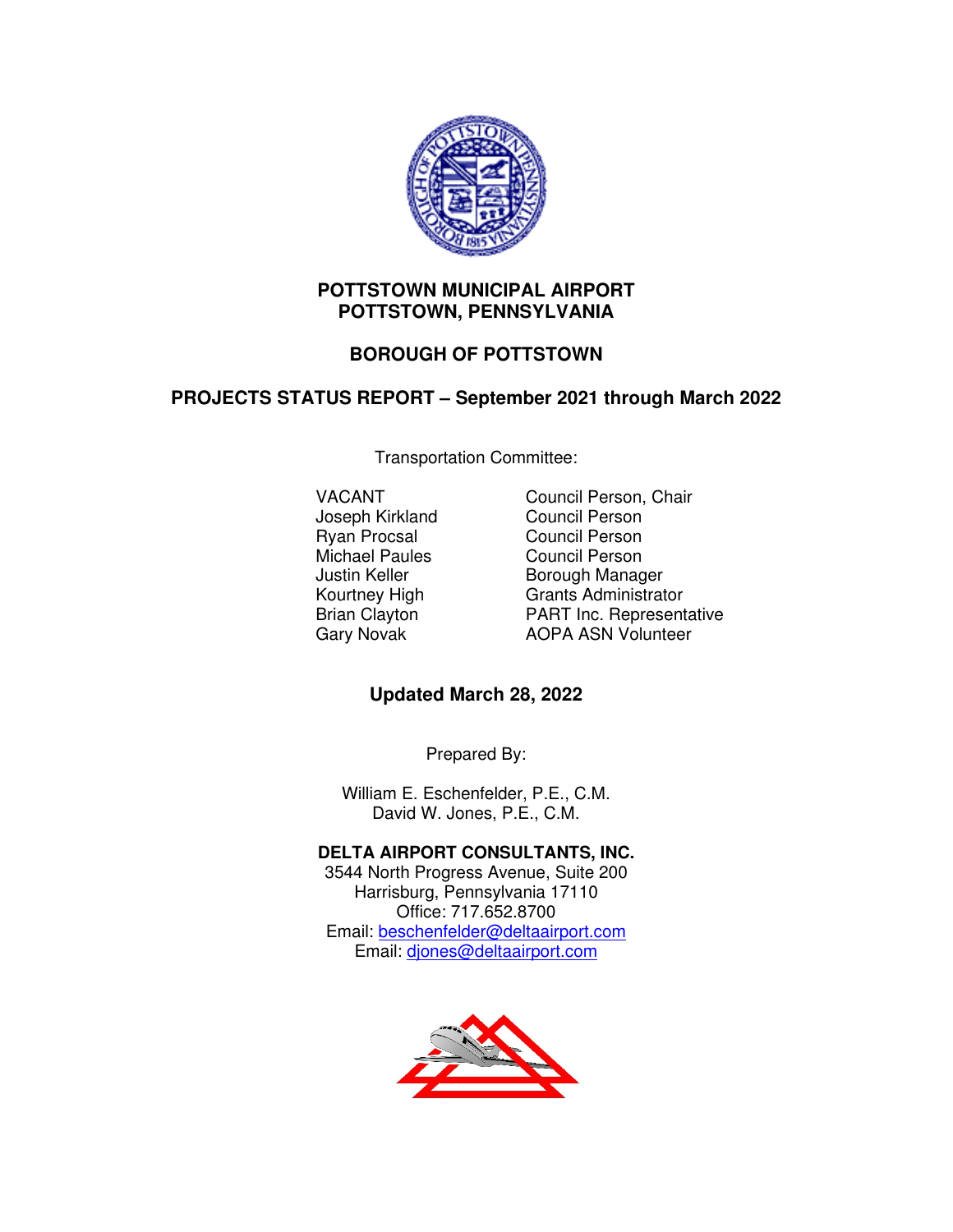

# **GENERAL ASSISTANCE**

- **1. Construct Hangars** 
	- $\rightarrow$  Delta has provided alternate funding sources for this project to the Borough for consideration (Capital Budget, USDA, Economic Development, Multi-Modal through County or State).
	- $\rightarrow$  No action during the last quarter.

### **2. Twelve Year Plan (TYP)**

- $\rightarrow$  Delta participated in the annual PennDOT BOA Planning Session held at the Lancaster Regional Airport on November 8, 2018. JACIP program updates are being made prior to December 8, 2018 based on the meeting.
- $\rightarrow$  JACIP program updates were completed by December 20, 2018. The PennDOT BOA accidentally deleted all Project Data Sheets. Delta is resubmitting Project Data Sheets deleted by the PennDOT BOA.
- $\rightarrow$  Delta attended the 2019 Planning Session on November 12, 2019 at the Lancaster Airport. Revisions to the TYP were made prior to December 1, 2019.
- $\rightarrow$  Delta participated in the virtual annual PennDOT BOA Planning Session on August 19, 2021 at 1:00 PM. **The JACIP TYP was updated on September 10, 2021.**
- **The Borough is scheduled to receive \$159,000 in Bipartisan Infrastructure Law (BIL) funds over five (5) years (2022 through 2026) at the typical 90/5/5 ratio. Delta participated in a BIL Planning Session with the Airport and PennDOT BOA on March 1, 2022 to discuss potential projects, and prepared a draft ACIP update that included BIL funding for the Airport to submit to the PennDOT BOA on March 10, 2022. No BIL funding is expected to be requested in FY 2022. The BIL money is currently planned to be used as follows:** 
	- **2023 Reseal Runway 8-26 (Crack Seal and Remark)**
	- **2025 Remove Runway 8 Approach Obstructions (acquisition and construction), Phase II**
	- **2026 Install Parallel Taxiway Lighting Phase I: Design**

**The ACIP will be reviewed again at the Summer 2022 Planning Session.**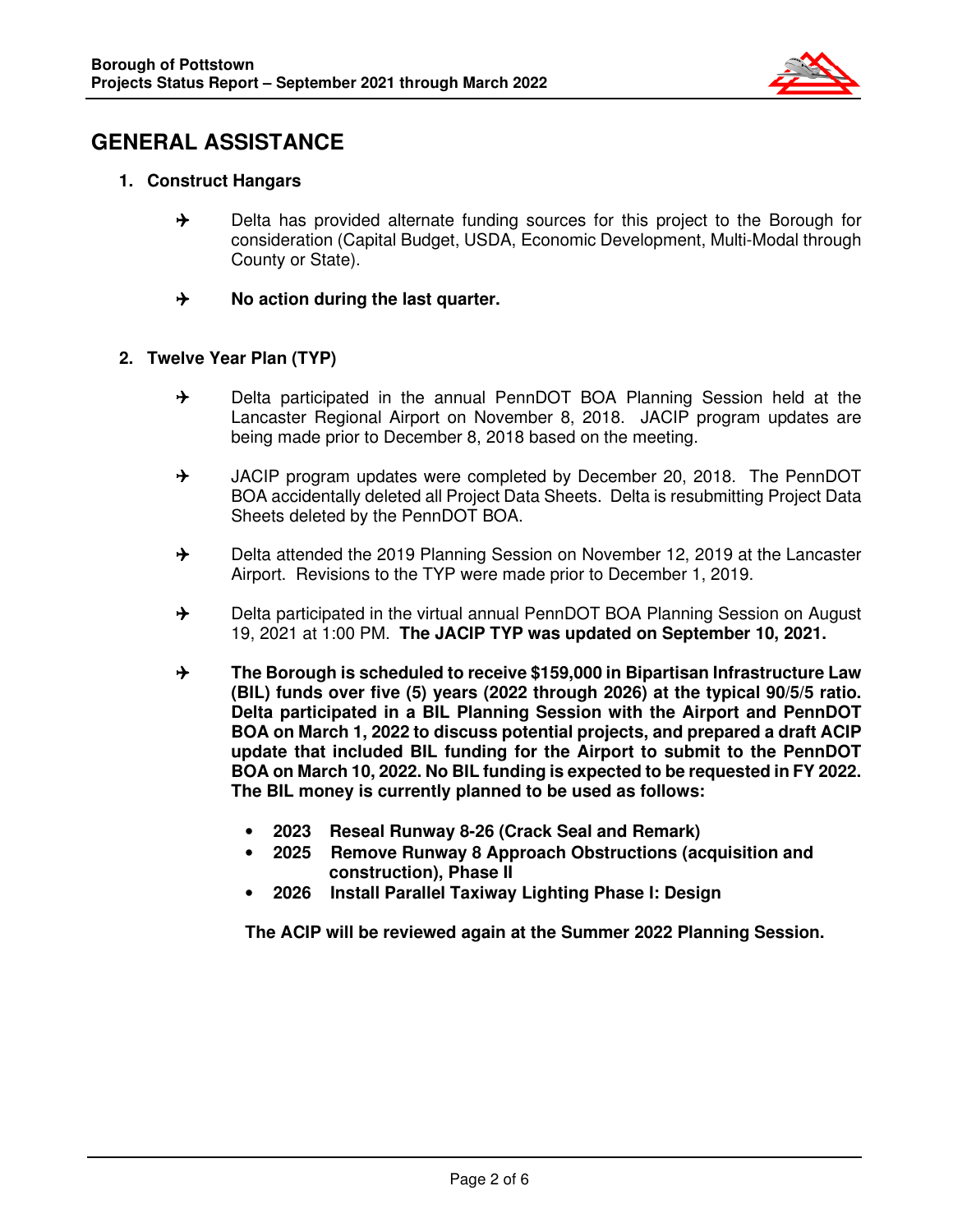

# **ACTIVE GRANT PROJECTS**

**3. Rehabilitate Parallel Taxiway Pavement: Design** 

#### **PennDOT Agreement No.: ABG-2020-Boro of Pottstown-00055 Grant Expiration Date: June 30, 2023 Delta Project No. PA 20066.103**

|                             | FAA (90%)    | <b>PENNDOT</b><br>(5%) | <b>BOROUGH</b><br>(5%) | <b>TOTAL</b> |
|-----------------------------|--------------|------------------------|------------------------|--------------|
| <b>Grant Amount</b>         | \$225,000.00 | \$12,500.00            | \$12,500.00            | \$250,000.00 |
| <b>Total Amount to Date</b> | \$223,020.00 | \$12,390.00            | \$12,390.00            | \$247,800.00 |
| Remaining                   | \$1,980.00   | \$110.00               | \$110.00               | \$2,200.00   |

### **Activity Notes:**

- $\rightarrow$  Delta received a Notice-to-Proceed from the Borough on January 5, 2021.
- $\rightarrow$  Delta forwarded the final review Plans and Specifications to the Borough and the PennDOT BOA on May 28, 2021.
- $\rightarrow$  The CATEX was approved by the FAA on June 3, 2021.
- → Delta forwarded the final Design Engineering Report to the Borough and the PennDOT BOA on June 7, 2021.
- **Branch Prepared reimbursement requests and forwarded them to the Borough for submittal to the PennDOT BOA. The final reimbursement request was reimbursed to the Borough on July 15, 2021 and the grant was closed on November 8, 2021.**
- **4. Rehabilitate Parallel Taxiway Pavement: Construction (Phase 1)**

**PennDOT Agreement No.: ABG-2021-Boro of Pottstown-00050 PennDOT Funds Commitment No: EG00827533 Grant Expiration Date: June 30, 2023 Delta Project No. PA 20066.106** 

|                             | FAA (100%)     | PENNDOT (0%) | <b>BOROUGH (0%)</b> | <b>TOTAL</b>   |
|-----------------------------|----------------|--------------|---------------------|----------------|
| <b>Grant Amount</b>         | \$1,093,065.00 | \$0.00       | \$0.00              | \$1,093,065.00 |
| <b>Total Amount to Date</b> | \$38,682.39    | \$0.00       | \$0.00              | \$38,682.39    |
| Remaining                   | \$1,054,382.61 | \$0.00       | \$0.00              | \$1,054,382.61 |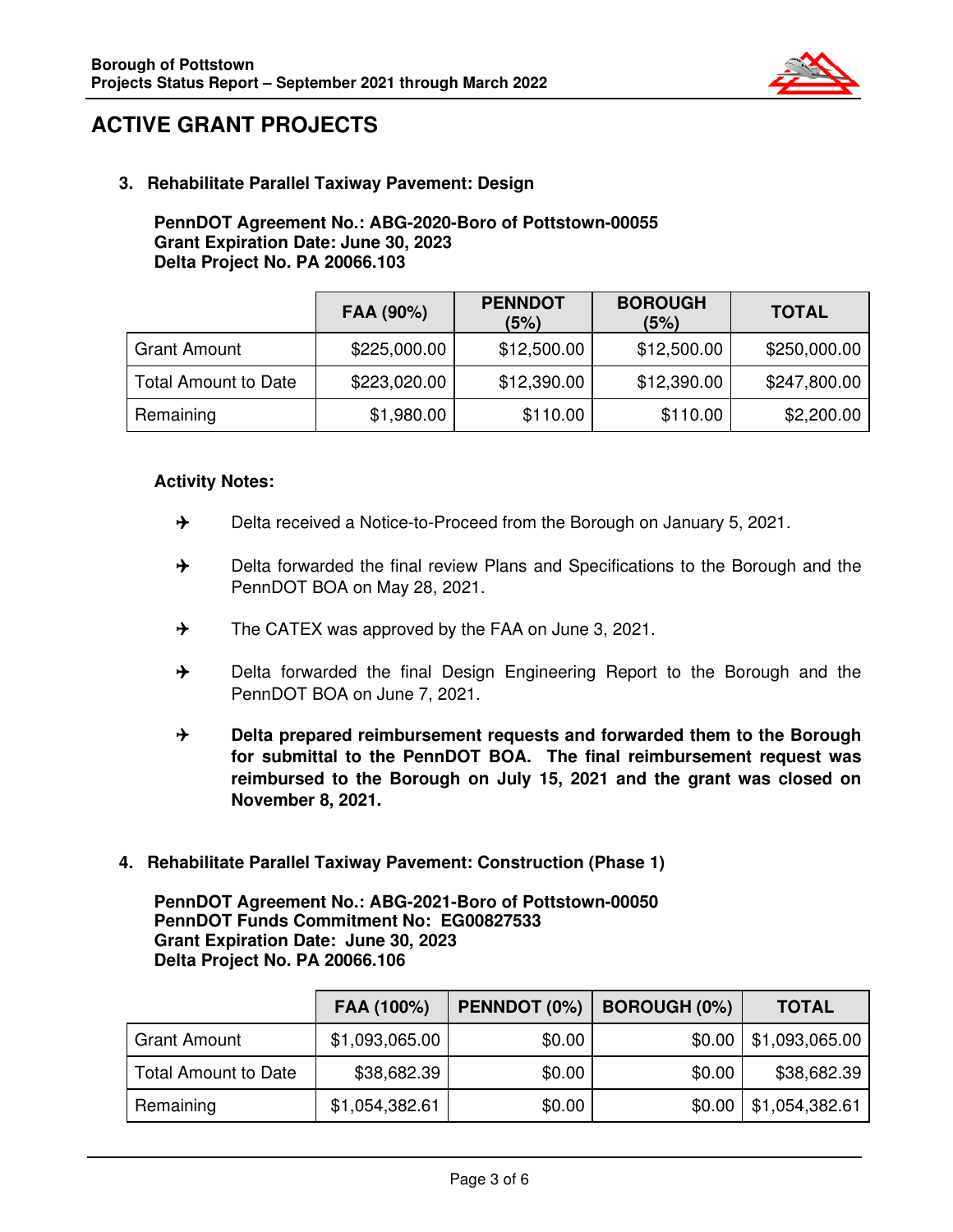

### **Activity Notes:**

- → The PennDOT BOA offered the Tentative Allocation for funding to the Borough on June 8, 2021.
- $\rightarrow$  The Project was advertised on June 13, 2021.
- $\rightarrow$  Delta received the approved FAA Notice of Proposed Construction or Alteration (7460-01) on July 7, 2021.
- $\rightarrow$  Delta participated in the Bid Opening and forwarded a Bid Review to the Borough on July 8, 2021.
- $\rightarrow$  The Borough forwarded the Independent Fee Estimate (IFE), Task Order No. 5, and bid results to the PennDOT BOA on July 29, 2021.
- $\rightarrow$  The PennDOT BOA approved all project related costs for the Base Bid and Bid Additive 1 on August 31, 2021 and requested the Tentative Allocation (TA) be submitted.
- → Delta has prepared the TA for submittal. **The Borough submitted the TA to the PennDOT BOA on September 20, 2021.**
- **The PennDOT BOA offered the Grant to the Borough on October 6, 2021. The Borough accepted the Grant offer on October 18, 2021. The PennDOT BOA awarded the Grant on November 24, 2021.**
- **Branger 1, 2021.** Delta forwarded the Notice of Award to the Borough on December 1, 2021.
- **The Borough forwarded the Notice of Award to the Contractor on December 6, 2021.**
- $\rightarrow$  **Delta forwarded Contract documents to the Contractor on December 10, 2021.**
- **Bulla received the signed Contract documents from the Contractor forwarded them to the Borough for execution on December 13, 2021.**
- **Delta received the executed Contract documents from the Borough and forwarded executed Contract documents to the Contractor January 12, 2022.**
- **B** Delta forwarded digital conformed plans and specifications via Info Exchange **to the Borough, the PennDOT BOA, and the Contractor on February 4, 2022.**
- **Delta prepared and forwarded four (4) reimbursement requests to the Borough for submittal to the PennDOT BOA. Three (3) requests were reimbursed to the Borough. The latest request was submitted to the PennDOT BOA on March 17, 2022 and approved on March 18, 2022.**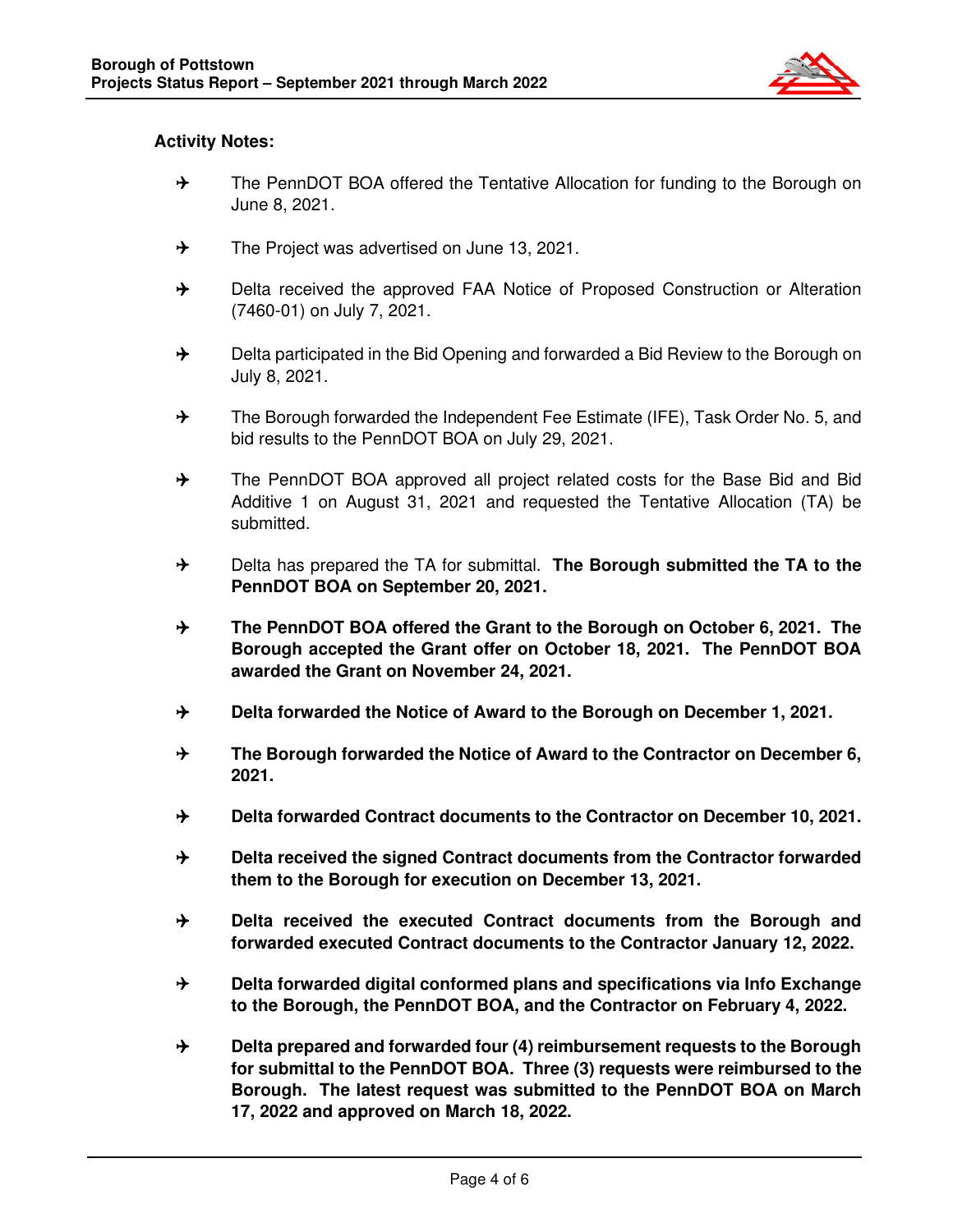

- **B** Delta scheduled a Project Kickoff Coordination Meeting with the Borough, the **PennDOT BOA, the Contractor on January 24, 2022 to discuss project scope and schedule.**
- **The Contractor has started forwarding shop drawing submittals for approval in anticipation of a July 5, 2022 construction start date.**
- **5. Coronavirus Aid, Relief, and Economic Security (CARES) Act**

**PennDOT Agreement No.: ABG-2021-Boro of Pottstown-00006 PennDOT Funds Commitment No: EG00827193 Grant Expiration Date: June 30, 2023 Delta Project No. PA N/A** 

|                             | FAA (90%)   | <b>PENNDOT</b><br>(5%) | <b>BOROUGH</b><br>(5%) | <b>TOTAL</b> |
|-----------------------------|-------------|------------------------|------------------------|--------------|
| <b>Grant Amount</b>         | \$30,000.00 | \$0.00                 | \$0.00                 | \$30,000.00  |
| <b>Total Amount to Date</b> | \$30,000.00 | \$0.00                 | \$0.00                 | \$30,000.00  |
| Remaining                   | \$0.00      | \$0.00                 | \$0.00                 | \$0.00       |

### **Activity Notes:**

- **The PennDOT BOA awarded the grant on September 1, 2021.**
- **Brand Exhibit Prepared the reimbursement request and forwarded to the Borough to submit to the PennDOT BOA on November 19, 2021. The PennDOT BOA approved the request on November 24, 2021 and reimbursed the request to the Borough on December 23, 2021.**
- **The PennDOT BOA closed the grant on November 24, 2021.**
- **6. The Coronavirus Response and Relief Supplemental Appropriation Act 2021 (CRRSA)**

**PennDOT Agreement No.: ABG-2020-Boro of Pottstown-00015 PennDOT Funds Commitment No: EG00827504 Grant Expiration Date: June 30, 2024 Delta Project No. N/A** 

|                             | FAA (100%)  | <b>PENNDOT</b><br>(0%) | <b>BOROUGH</b><br>(0%) | <b>TOTAL</b> |
|-----------------------------|-------------|------------------------|------------------------|--------------|
| <b>Grant Amount</b>         | \$13,000.00 | \$0.00                 | \$0.00                 | \$13,000.00  |
| <b>Total Amount to Date</b> | \$13,000.00 | \$0.00                 | \$0.00                 | \$13,000.00  |
| Remaining                   | \$0.00      | \$0.00                 | \$0.00                 | \$0.00       |